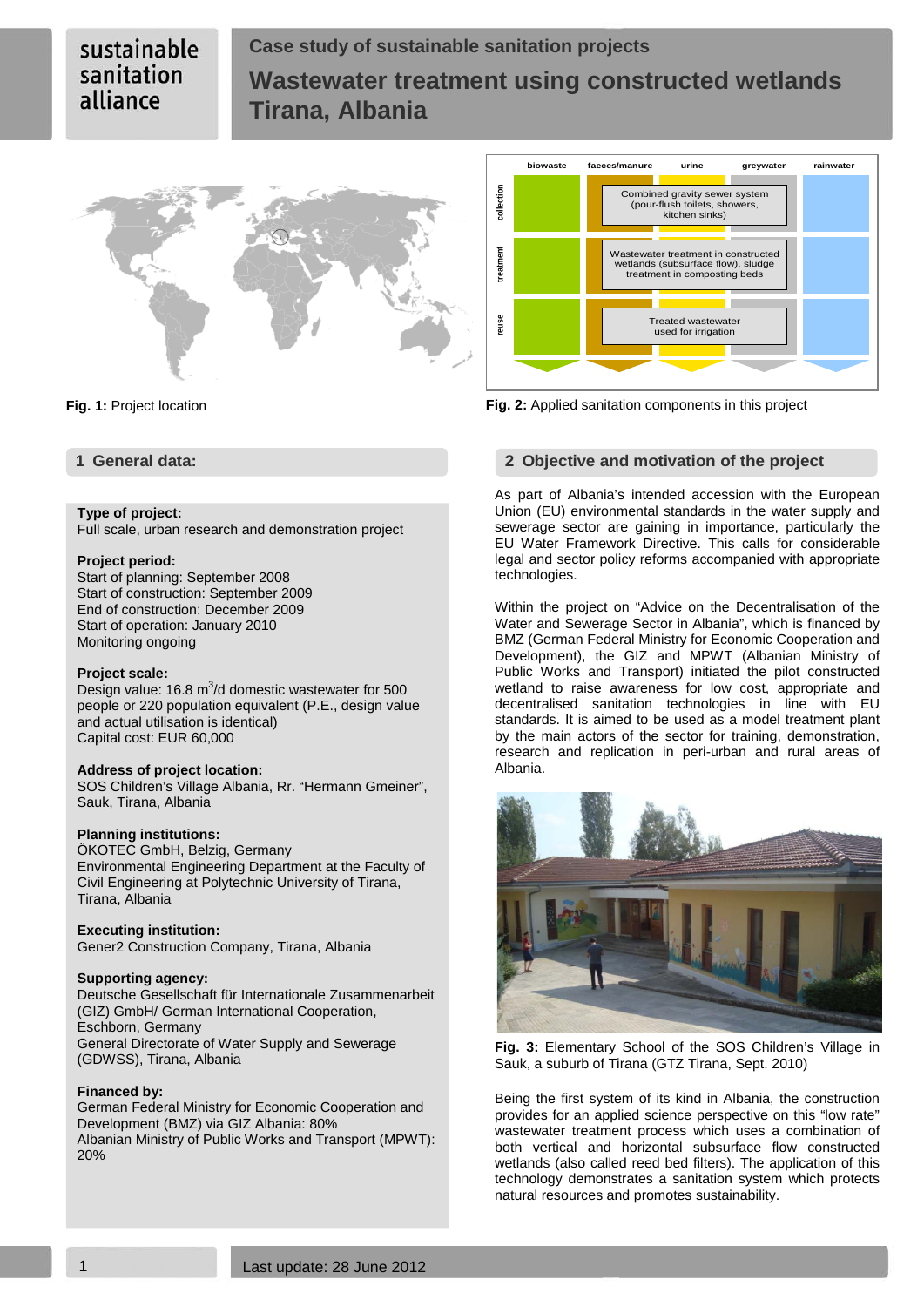# **Case study of sustainable sanitation projects Wastewater treatment using constructed wetlands Tirana, Albania**

# **3 Location and conditions**

Despite promising reform processes in the water and sewage sector, the country is still confronted with major challenges in providing sufficient access to drinking water and sanitation, particularly in providing wastewater treatment. In its National Strategy for Development and Integration, the Albanian government aims to reach 98% water access in 2015 from 73% in 2007. In the same period, the connection rate to sewage systems is to improve from 43% to 80% and wastewater treatment from almost 0% to 50%.

In Tirana, the capital of Albania, untreated sewage is discharged into the Lana River. So far, the public sewer system does not cover the suburban areas. For peri-urban and rural areas the most common means of sewage disposal are seepage pits. In these facilities the solids are kept back, while the wastewater infiltrates into the ground where groundwater is contaminated by the nutrients and pathogens of the wastewater. The SOS Children's Village is located in Sauk, a suburb of Tirana, without connection to the municipality's sewerage system, therefore a decentralised solution was required.



**Fig. 4:** Arial view of the SOS Children's Village in Sauk (Google, Oct. 2008)

The SOS Children's Village is a worldwide operating orphan and abandoned children's charity which provides shelter and education to children living within and in the surrounding of the community. This international NGO is financed by donations. The SOS Village in Tirana has thirteen "houses" for orphans and other children who do not have proper family structures. Each house has 5 to 7 children in residence, plus one adult taking care of them. The village also serves children that come on a daily basis for schooling and other activities within the children's nursery and elementary school. In total there are around 500 people living, visiting or working at the Village.

Typically for the Mediterranean climate, Tirana has hot, dry summers up to 40°C and cold, wet winters down to -8°C. The average annual temperature is 16°C and with an annual rainfall of 1,200 mm. The city lies on a plain with an average altitude of 110 meters beside the Mount Dajti. The distance to the Adriatic Sea is about 30 km. In Albania, the under-five<br>child mortality rate<sup>[1](#page-1-0)</sup> as surveyed in 2010 is 18 children per 1000, which is very low.

Prior to the project, the SOS Children's Village had a sewage system collecting wastewater in a septic tank with three chambers and then discharging the effluent into a natural stream next to its property. This caused pollution of the stream as well as a health risk for all getting in touch with this stream (such as children playing nearby).

# **4 Project history**

To upgrade the existing treatment unit, GIZ, the SOS Children's Village and the Tirana Municipality's Unit 2 (unit stands urban district) agreed to build a constructed wetland system on the village's premises under technical guidance of Oekotec GmbH and in collaboration with the Polytechnic University of Tirana. The aim was to improve the environmental situation of the village and to raise awareness for decentralised sanitation technologies to relevant stakeholders and the public in Albania.

The planning phase started in September 2008, followed by the implementation phase which began in September 2009 and ended in December 2009. The treatment plant started operation in January 2010.

The construction and start-up was scientifically monitored by the Polytechnic University of Tirana (Environmental Engineering Department).

# **5 Technologies applied**

The constructed wetland system uses the existing sewer network and contains the following components: a) a settling tank for separation of the suspended solids, b) a pump chamber for application of the wastewater to the filter beds, c) a sludge drying bed, d) three filter beds (subsurface flow) for treatment and e) a storage tank for the treated wastewater for reuse on irrigation plots with overflow into the stormwater drain.

Wastewater generated by toilets, showers and kitchen sinks of the houses, school, kindergarten, administration office and canteen, is first pre-treated in the former 3-chamber septic tank which is now rebuilt to a *Dortmund* settling tank, which reduces both BOD and TSS, a second settling tank and a pump chamber. The sludge collected in the settling tank is pumped to a sludge drying bed.

The total area of the treatment system (including pretreatment, paths etc.) is around 1,600 m²:

- 550 m² taken by the reed beds (165 m² by the two vertical beds and 220 m² by the horizontal bed)
- 72 m² amount for the sludge drying bed
- Space for pre-treatment, collection tanks, pumping station and space/paths between the parts of the plant.

The complete area is surrounded by a fence.

1

<span id="page-1-0"></span> $1$  The under-five mortality rate is the probability (expressed as a rate per 1,000 live births) of a child born in a specified year dying before reaching the age of five if subject to current age-specific mortality rates (<u><http://www.childinfo.org/mortality.html></u> and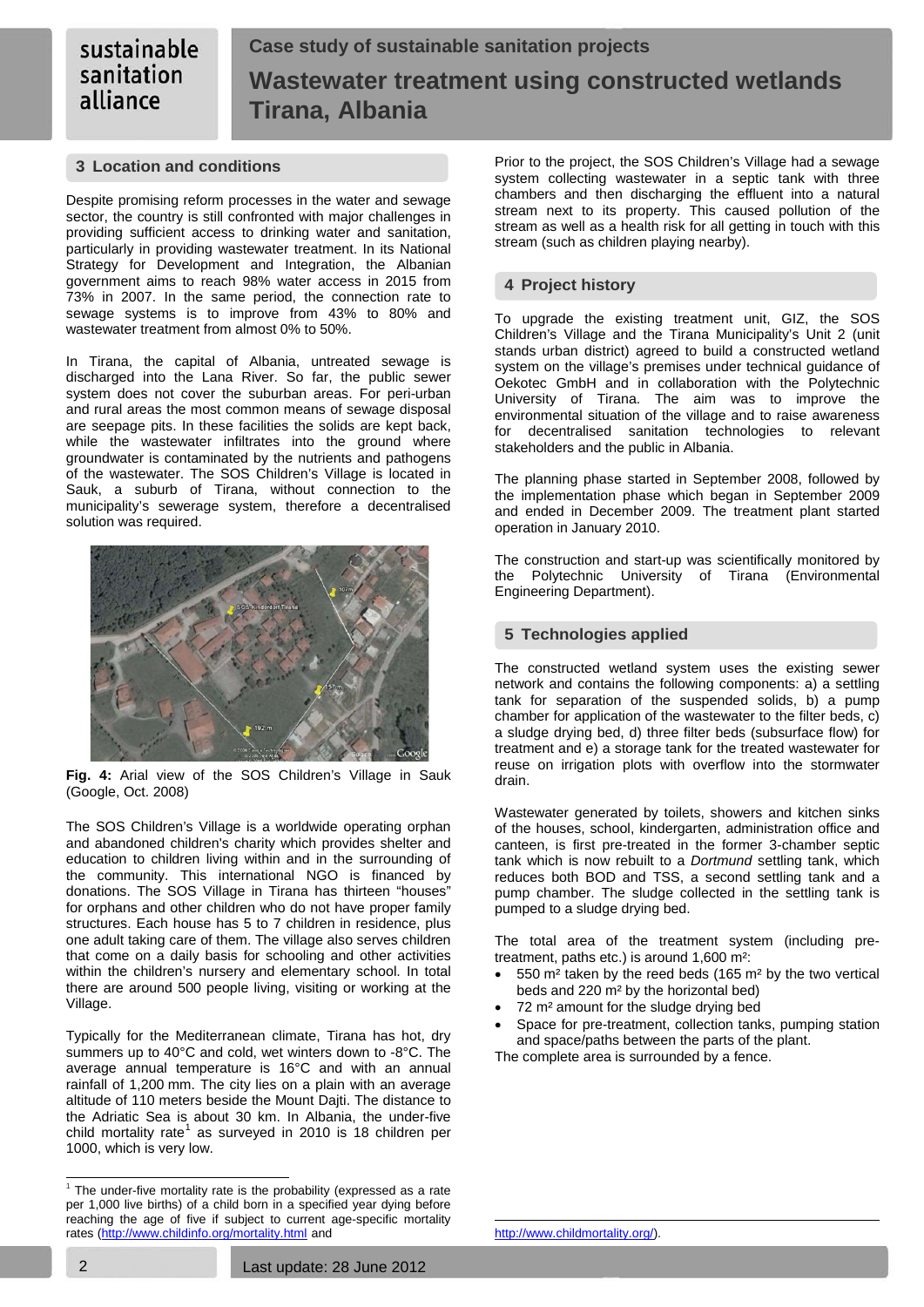# **Case study of sustainable sanitation projects Wastewater treatment using constructed wetlands Tirana, Albania**



**Fig. 5:** Flow diagram of the wastewater treatment plant (WWTP) (filter beds IA and IB are vertical flow, filter bed II horizontal flow (subsurface)) (source: adapted from J. Niklas, 2009).

From the first settling tank the liquid effluent flows into the second settling tank and then to the pump chamber, from where it is pumped to a series of two vertical and one horizontal constructed wetland (filter bed I and filter bed II). The surface of the filter beds is planted with a local variety of reeds: *phragmites communis* (see also Fig. 8).

By passing the filter layers, the wastewater is treated by biological and physical (filtering) processes.

The flow from the pump chamber is distributed across the filter bed influent surface area by means of perforated distribution pipes installed on top of filter beds Ia and Ib, alternating daily, and from there by gravity flow into filter bed II. Filter bed I is a vertical bed with subsurface flow, wherein the influent is distributed across the inflow surface area and the wastewater is allowed to infiltrate vertically down to a collection layer at the bottom of the bed. From there it flows by gravity to filter bed II where it enters through a gravel layer, and percolates horizontally through the root-sand media of this horizontal flow bed. The serial connection of constructed wetlands is very helpful to guarantee good effluent values. Especially the combination of a horizontal flow bed after a vertical flow bed has proved to be very successful.

The treated wastewater is collected at the end of filter bed II by a gravel layer with discharge into a small control shaft at one corner of the wetland cell. From this sump, the wastewater is transferred by gravity into a storage tank and either reused for irrigation of the garden or toilet flushing in the school. Treatment achievements are within international standards (WHO guidelines, Volume 4, 2006) for wastewater quality (see [Table 1\)](#page-2-0).

<span id="page-2-0"></span>**Table 1:** Measurements of influent and effluent quality (Number of samples unknown.)

| Concentration | Influent (mg/l) | Effluent (mg/l) |
|---------------|-----------------|-----------------|
| <b>TSS</b>    | 400             |                 |
| <b>BOD</b>    | 300             |                 |
| COD           | 600             | 30              |
| $NH3-N$       | 60              |                 |
| $NO3-N$       |                 |                 |
| P (total)     | 10              |                 |

The wastewater of about 500 people equal to 220 population equivalent (P.E.) is treated (see [Table 2\)](#page-2-1). The total wastewater generation is calculated with a flow rate of

16.8 m<sup>3</sup>/d corresponding to a generation rate of 76 l/person/day.

| No of<br>persons | Category                        | Duration of<br>presence (h) | Factor | Population<br>equivalents<br>(P.E.) |  |  |
|------------------|---------------------------------|-----------------------------|--------|-------------------------------------|--|--|
| 70               | Children                        | 24                          | 1      | 70                                  |  |  |
| 21               | "Mothers and aunts"             | 24                          | 1      | 21                                  |  |  |
| 2                | Family of the<br>technician     | 24                          | 1      | 2                                   |  |  |
| 110              | External children in<br>nursery | $8-15(17)$                  | 0.33   | 36.3                                |  |  |
| 10               | Tutors in nursery               | $8-15(17)$                  | 0.33   | 3.3                                 |  |  |
| 2                | Cleaning ladies                 | $8-15(17)$                  | 0.33   | 0.66                                |  |  |
| 223              | <b>External pupils</b>          | $8-15(17)$                  | 0.33   | 73.59                               |  |  |
| 23               | <b>Teachers</b>                 | $8-15(17)$                  | 0.33   | 7.59                                |  |  |
| 10               | Canteen staff                   | $8-15(17)$                  | 0.33   | 3.3                                 |  |  |
| 471              | Total                           |                             |        | 218                                 |  |  |

<span id="page-2-1"></span>**Table 2:** Basic design assumptions for the constructed wetland system at SOS Children's Village Tirana to calculate the population equivalents (P.E.)

# **6 Design information**

### *Primary treatment system*

As a primary treatment step for solids removal, a settling tank is used. This device was reconstructed from the former 3.36  $m<sup>3</sup>$  septic tank. The main installation was an inverse cone that helps to concentrate the sinking solids at a point of the bottom of the tank, where they can easily be removed through a valve and connected pipe onto the sludge drying bed. The wastewater influent takes place in the centre of the tank, 10 cm below the water surface, within a metal cylinder, which forces the water flow down. This enhances the desired settling of the solids. A baffle at the effluent point prevents scum from overflowing the tank. This type of settling tank is called "Dortmund settling tank" in Germany.

The discharge for de-sludging is installed only 20 cm (instead of more than 1 m) below the water surface. Through opening a valve, the sludge is forced out by the water pressure and flows into the sludge drying bed, therefore, there is no need for a pump.

The settling tank is very shallow and only leads to a moderate degree of sludge separation. The third chamber of the former septic tank has been rebuilt to an additional settling tank and connected to the *Dortmund* tank in September 2010 to improve the degree of sludge separation. The overflow of the Dortmund tank goes to the third chamber and then into the former second chamber of the septic tank, where a pump is installed to feed filter beds I and II. The pump can pump 60 m<sup>3</sup>/h. This value is derived from the porosity of the filter layer. The resulting diameters of the main pipe are 100 mm and the distribution pipes 65 mm, respectively. In the main pipe, near the pump chamber, there are two valves, which are used to feed filter bed IA or, alternatively, filter bed IB.

The pump is controlled by a level switch. The volume of water pumped each time is 5 m<sup>3</sup>. During dry periods feeding takes place 3 to 4 times a day. During rainy periods additional rainwater enters the system, the feedings takes place more often (detailed numbers do not exist). The volume of the settling tank, limited by the available emergency overflow into the existing sewer, is  $35 \text{ m}^3$ . Due to occasional electricity breakdowns, the storage capacity lasts for two days.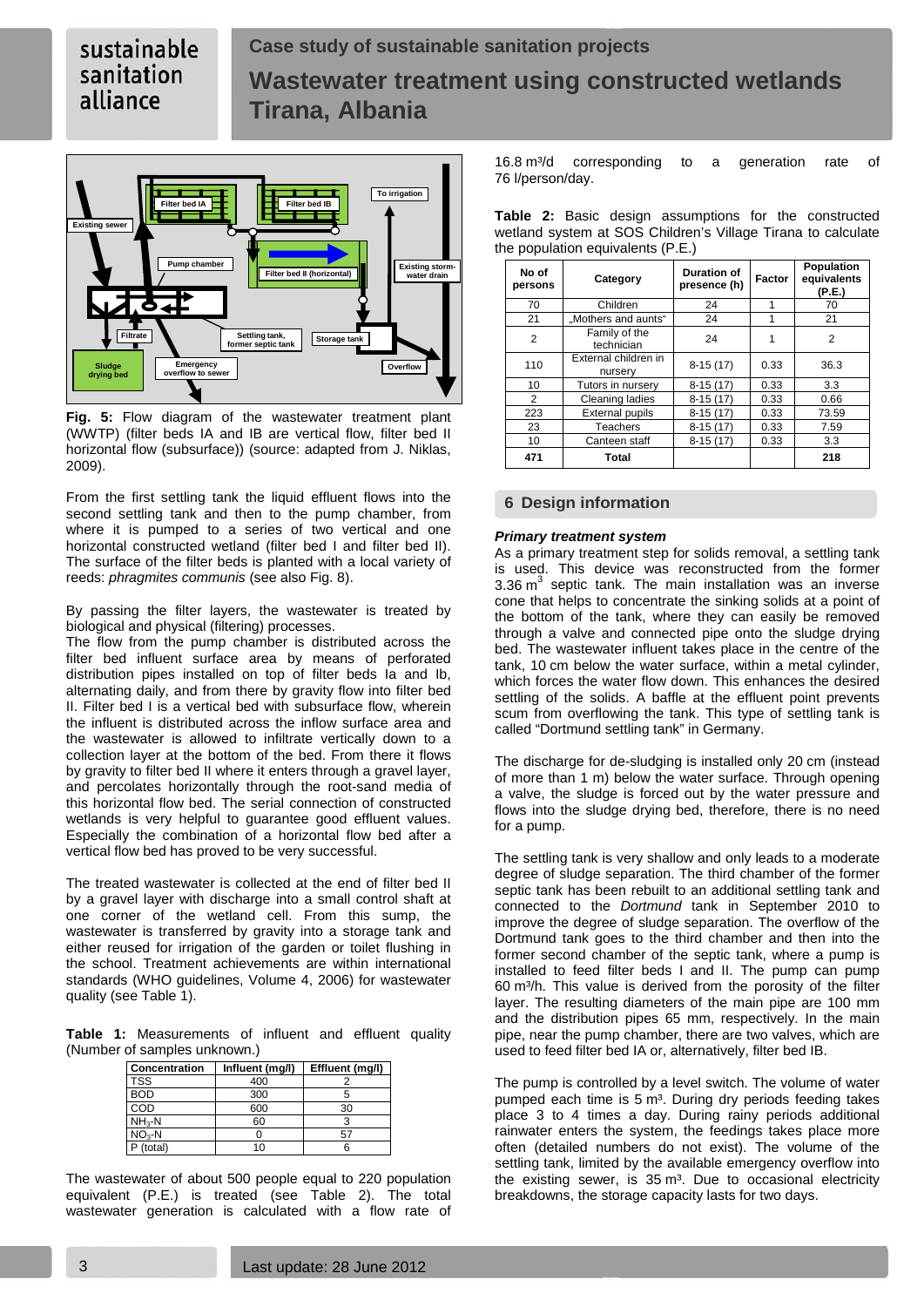#### sustainable **Case study of sustainable sanitation projects** sanitation **Wastewater treatment using constructed wetlands** alliance **Tirana, Albania**

# *Filter bed IA and IB (vertical flow)*

Filter bed I is divided into two separate compartments, which can be operated independently. Each bed has a surface area of 165 m². The media in which the reeds are planted is primarily sand (sand comes from Tirana; size 0-2 mm, 5.10<sup>-4</sup>  $\epsilon$  k<sub>f</sub>  $\epsilon$  510<sup>-3</sup> , it has to be noted that finer sand was recommended but not available), with a network of perforated collection pipes in the bottom covered by gravel. The depth of the bed is 0.6 m. Additionally, there is the provision of 0.3 m of freeboard. The bed is sealed at the bottom using a geomembrane (polyethylene liner) towards the soil. The gravel layers in the bed are protected by geo-textile. A geo-textile is not usually recommended, see Hoffmann et al. (2011). The beds are fed alternately: One is fed for one week and then remains out of service for one week and recovers during this time. (One bed is fed for one week and then remains out of service for another week to recover while the other bed is used.)



**Fig. 6:** Lining and drainage piping of Filter Bed IA during construction, before filling with gravel and sand (source: E. Gjinali, Sept. 2009).

The distribution of the wastewater takes place by distribution pipes that are perforated with 8 mm holes in spaces of less than 1 meter on two sides. The 65 mm pipes are fixed on stone slabs and laid parallel lengthwise at 2 m distance. The collection system at the bottom of the bed is composed of perforated PVC pipes covered with gravel. The complete discharge is lead into the outlet sump. The ends of the perforated pipes are extended into the atmosphere, at one side of the cell, for flushing in case of clogging, and to prevent vacuum conditions at the bottom layer.



**Fig. 7:** Filter bed IB at inauguration with the minister of MPWT/ GDWSS. Reeds have not yet grown (source: A. Kanzler, Jan. 2010).

**Table 3:** Design data of the constructed wetland system of the SOS Children's Village Tirana

| <b>Type</b>                          | Value | Unit             |  |  |
|--------------------------------------|-------|------------------|--|--|
| Total population at full occupancy   | 220   | P.E.             |  |  |
| Total WW* flow rate                  | 16.8  | $m^3/d$          |  |  |
| Per capita WW generation rate        | 76.4  | L/cap/day        |  |  |
| Design hydraulic loading             | 80    | L/P.E.           |  |  |
| <b>BOD</b> concentration (estimated) | 300   | mg/L             |  |  |
| Total BOD load                       | 5.0   | kg/d             |  |  |
| Area of filter bed I                 | 330   | m <sup>2</sup>   |  |  |
| Area of filter bed II                | 220   | m <sup>2</sup>   |  |  |
| Total area                           | 550   | m <sup>2</sup>   |  |  |
| Area per population equivalent       | 2.5   | $m^2$ /P.E.      |  |  |
| Hydraulic load, bed I                | 50.9  | L/m <sup>2</sup> |  |  |
| Hydraulic load, bed II               | 76.4  | L/m <sup>2</sup> |  |  |
| BOD load, bed I                      | 15.3  | $q/m^2/d$        |  |  |

\* WW: abbreviation stands here for wastewater.

### *Filter bed II (horizontal flow)*

Filter bed II has a surface area of 220 m<sup>2</sup> and is sealed with geo-membrane and geo-textile protection like filter bed I. The wetland media in which the reeds are planted is primarily sand (due to a lack of sand available, the same sand is used as in the vertical filter beds IA and IB, what is not an optimal solution). The surface level of the reed bed is slightly lower than the outlet pipe of filter bed I, therefore the effluent from the filter bed I can flow to filter bed II by gravity which results in a continuous feeding of this filter bed. Along one side of the filter bed II is a 60 cm wide strip of gravel, which comprises the inlet area.

On the other side of the bed is a similar strip of gravel which serves as the outlet area. The wastewater flows horizontally from inflow area to outflow area. The filter bed has a slight slope of 1% at the base, while it is exactly horizontal at the surface. Therefore the depth of the bed ranges from 0.6 m to 0.83 m. It has no freeboard which might lead to an overflow of wastewater into the terrain after heavy rains.

### *Sludge Drying Bed*

The sludge drying bed has a surface area of  $72 \text{ m}^2$  and is similar to Filter Bed 1, but with thinner layers, which are only 15 cm thick, and planted with the same plants. The inflow of the sludge happens by an open flexible pipe, which can be moved manually for even distribution of sludge. The filtrate passes the sand layer and is collected by drainage pipes, similar to Filter Bed I. It is channelled to the pump chamber and treated in Filter Bed I together with the rest of the wastewater.

Dewatered and stabilised sludge needs to be removed when the sludge layer reaches a height of 30 cm after approx. 3-4 years. The amount of sludge produced is expected to be around 12 g TS/capita\*year (TS stands for total solids).

# **7 Type and level of reuse**

In the future (not before 2012) the SOS Children's Village will start making use of the treated effluent for nitrogen-enriched irrigation of the garden (high nitrate levels, see Table 1).

Another important point of reuse, planned in the future, is supplying the flush water for the toilets in the school and kindergarten by treated wastewater. The dried sludge from the sludge drying beds is planned to be used on the garden compound as natural compost after mineralization has taken place (starting from around 2014).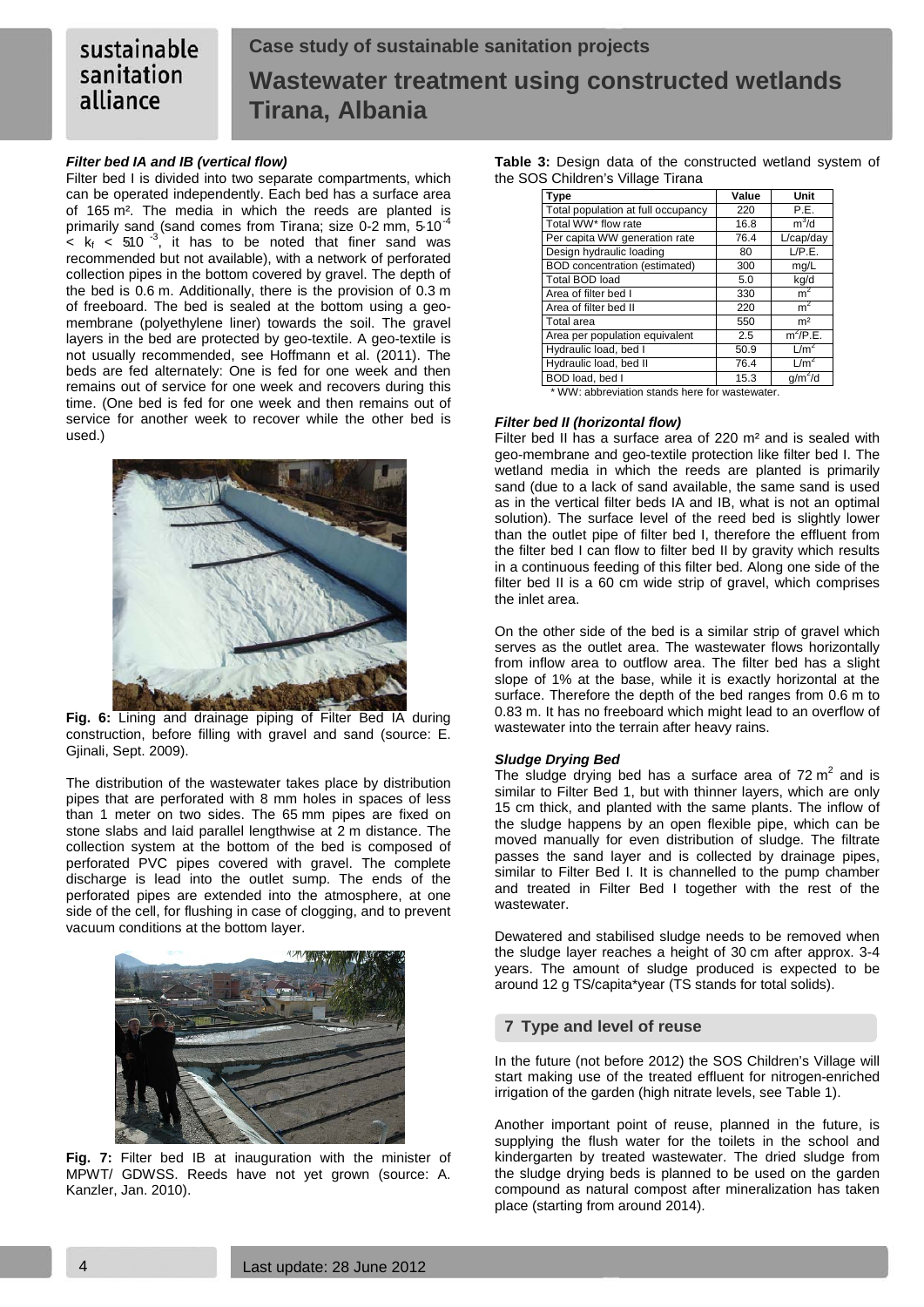# **Case study of sustainable sanitation projects Wastewater treatment using constructed wetlands Tirana, Albania**



**Fig. 8:** View on the grown plants in the horizontal bed (source: M. Winker, Oct. 2011).

### **8 Further project components**

By locating the constructed wetland in a SOS Children's Village the project can combine access to sustainable sanitation with practical education of children. The pilot plant can serve as an applied and illustrative aid in the curricula of schools to better understand natural and biological processes and sensitise the young generation for the protection of the environment. Especially the reuse of the treated wastewater in gardening shall motivate the students' participation. In addition, different actors (sector policymakers, waterworks directors, supervisory board members of water utilities) can use the site as a training, demonstration and promotion platform for mainstreaming decentralised wastewater platform for mainstreaming decentralised treatment adapted to small and medium sized communities.

There are complementary project measures at meso and macro level to develop capacities of key stakeholders and provide advice to the sector reform process. As such the pilot constructed wetland is embedded in a multi-level approach potential to mainstream sustainable approaches and technologies to a wider public.

GIZ, the MPWT and the Polytechnic University of Tirana plan to integrate decentralised, low cost wastewater treatment technologies into training programmes, student internships and workshops in order to promote replication in other periurban and rural areas of Albania.

# **9 Costs and economics**

The construction cost for the treatment plant was around EUR 60,000. This consisted of EUR 50,000 for material and construction service, EUR 5,000 for supervision and training as well as EUR 3,000 for documentation and public relations. The remainder was consumed for permissions and other administrative costs. 70% of EUR 50,000 were spent for material and 30% for the construction works.

The constructed wetland system treats the wastewater of 220 population equivalents with a low operating cost of about EUR 500 per year which is covered by the SOS Children's Village. The management requires one pump and only one person on a part time basis for supervision and operation.

Due to the onsite treatment of the wastewater, the village does not have to pay the sewerage fee per liter of wastewater. The fee amounts approx. 10-15 LEK/L.

# **10 Operation and maintenance**

The SOS Children's Village technician, who was trained in operation and maintenance by Dr. Joachim Niklas and Dr. Jens Nowak, is assigned to undertake routine operations of the system. These include:

• weekly inspections and regulating the outflow of sludge of the settling tank

• pumping the wastewater daily into filter bed 1A and 1B alternatively (Details on pumping are not available)

- removal of weeds
- emptying of the grease trap
- removing plant roots in some of the shafts

• harvesting of reeds as well as reuse of treated wastewater for gardening is supported by school children.

For operation and maintenance, 2 hours per week are considered as sufficient. Harvest of reeds is not absolutely necessary till now. The only disadvantage of not doing it is the discharge pipes will not be visible after some time. Care has to be taken that roots do not block distribution system.

Furthermore information, education and communication campaigns are undertaken to ensure that the people in the SOS children's village are using the sanitation system properly so that the constructed wetland is not negatively affected (most importantly not dumping chemicals and oils into the drains).

Maintenance activities concerning the sludge reuse will not take place until about 2014 when the sludge drying beds will be full.

### **11 Practical experience and lessons learnt**

The operation of the treatment plant started in January 2010. The inauguration ceremony was attended by the minister of MPWT of Albania and broadcast in the national media which indicates the significant interest in the first constructed wetland in Albania. This will help to promote the approach and technology.

There have been some operational problems with blockages in the distribution pipes since the start in January 2010 due (to) the poor performance of the pre-treatment. In September 2011 these problems have been identified and solved. Some pipes and valves in the Dortmund tank had not been built as planned and the third chamber of the former septic tank has now been rebuilt to an additional settling tank. A Dortmund tank was chosen as pre-treatment due to the already existing septic tank system but normally another pre-treatment system would have been more appropriate as the Dortmund tank is not able to handle solids and screenings well.

In the vertical filter, the outlet holes in the distribution pipes were placed in such way that the wastewater was leaving the distribution pipes in 2 m high fountains. This caused a kind of spray or mist and a bad smell. The pipes were cleaned and turned that the holes are now going to the side. Additional holes on the opposite side were drilled as well.

The effluent pipe between the shaft of the horizontal filter and the storage tank was placed too high. This caused hydraulic overloading during heavy rain falls (in winter). It was replaced by a lower pipe. The same was done with the overflow outlet (in the storage tank) to the rainwater sewer.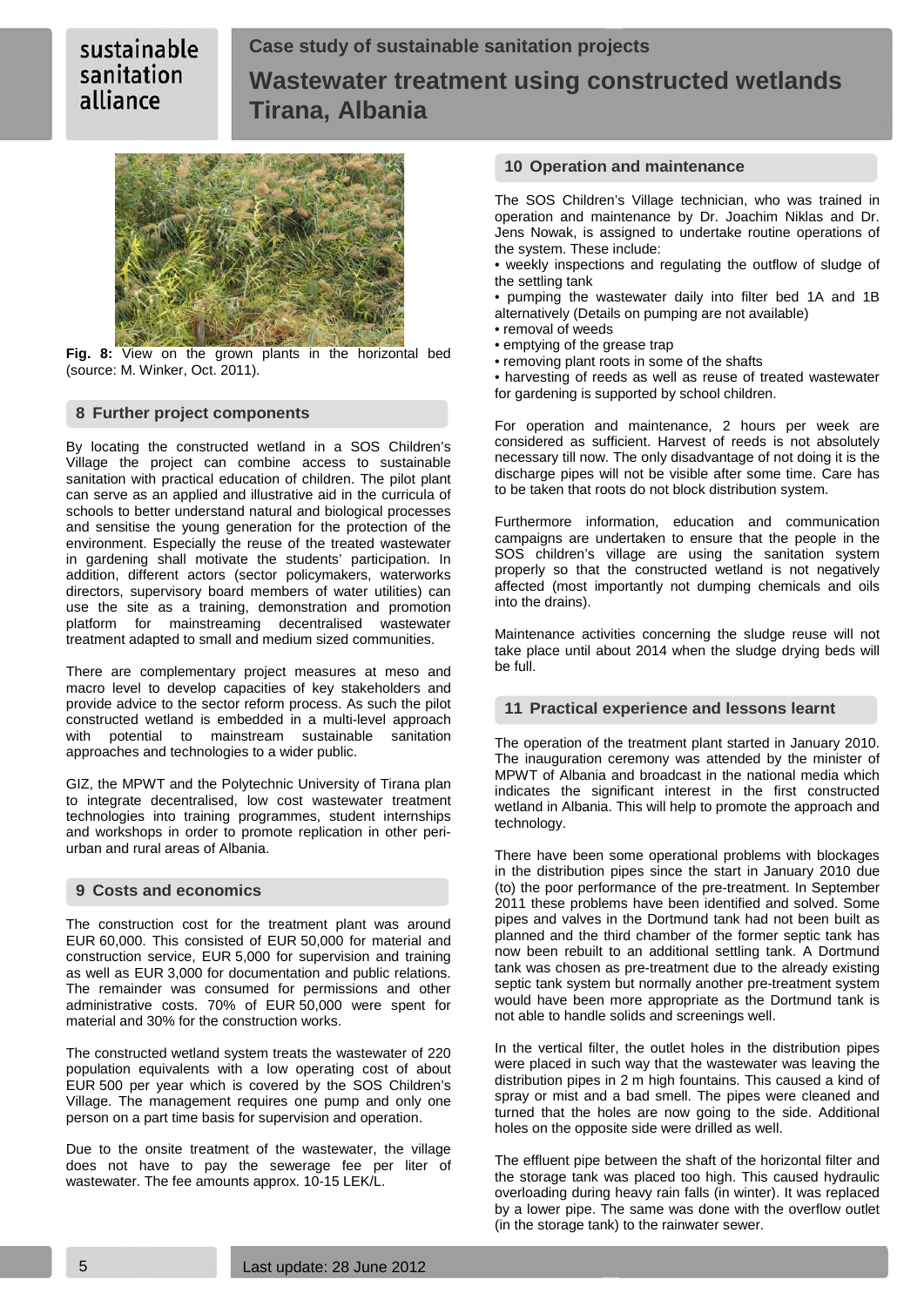#### sustainable **Case study of sustainable sanitation projects** sanitation **Wastewater treatment using constructed wetlands** alliance **Tirana, Albania**

Moreover, at several points in the system, infiltration water entered the system due to various design and construction faults in the piping. These minor problems were corrected.

# **12 Sustainability assessment and long-term impacts**

A basic assessment (see [Table 4\)](#page-5-0) was carried out to indicate in which of the five sustainability criteria for sanitation (according to the SuSanA Vision Document 1) this project has its strengths and which aspects were not emphasised (weaknesses).

<span id="page-5-0"></span>**Table 4:** Qualitative indication of sustainability of system. A cross in the respective column shows assessment of the relative sustainability of project ("+" means strong point of project; "o" means average strength for this aspect and "-" means no emphasis on this aspect for this project).

| <b>Collection</b><br>Sustainability criteria<br>transport |   | <b>Treatment</b> |   | <b>Transport</b><br>Reuse |  |   |   |  |
|-----------------------------------------------------------|---|------------------|---|---------------------------|--|---|---|--|
|                                                           | ٠ | o                | ٠ | о                         |  | ٠ | o |  |
| health and<br>hygiene                                     | Χ |                  |   |                           |  |   |   |  |
| environmental and<br>natural resources                    |   | X                |   |                           |  | Χ |   |  |
| • technology and<br>operation                             |   | x                |   | X                         |  | Χ |   |  |
| finance and<br>economics                                  |   | Χ                |   |                           |  | Χ |   |  |
| socio-cultural and<br>institutional                       | Χ |                  |   |                           |  |   |   |  |

### **Sustainability criteria for sanitation:**

**Health and hygiene** include the risk of exposure to pathogens and hazardous substances and improvement of livelihood achieved by the application of a certain sanitation system.

**Environment and natural resources** involve the resources needed in the project as well as the degree of recycling and reuse practiced and the effects of these.

**Technology and operation** relate to the functionality and ease of constructing, operating and monitoring the entire system as well as its robustness and adaptability to existing systems.

**Financial and economic issues** include the capacity of households and communities to cover the costs for sanitation as well as the benefit, such as from fertiliser and the external impact on the economy.

**Socio-cultural and institutional aspects** refer to the sociocultural acceptance and appropriateness of the system, perceptions, gender issues and compliance with legal and institutional frameworks.

For details on these criteria, please see the SuSanA Vision sustainable (www.susana.org).

With regards to long-term impacts of the project, the main expected impact of the project is to contribute to improved environmental sanitation in rural and peri-urban areas by introducing adapted decentralised water treatment technologies which are within the EU Water Framework Directive (if more such constructed wetlands are built). This particular pilot project demonstrates the appropriateness and potential of the technology in the Albanian context.

# **13 Available documents and references**

- Gjinali, E., Shkenza, T. (2010). First research and demonstration wastewater treatment system in Albania using constructed wetland reuse technologies. Tirana.
- Gjinali, E. (2009). Trattamento delle acque residenziali in Albania. Tendenze significative verso la protezione delle acque e della natura. (in English: Treatment of domestic water in Albania. Significant trends towards the protection of water and environment.) Georesources and Environment Association, Polytechnic University of Turin, Turin, Italy.
- Gjinali, E. (2009). Trajtimi I Ujit te Ndotur Urban dhe Realiteti Shqiptar (in English: Urban wastewater treatment and the Albanian reality). INFBOTUES,Tirana, Albania.
- Niebel, S. (2012). Implementation possibilities and institutional aspects of establishing small size wastewater treatment technologies in rural areas in Albania, focusing on constructed wetlands. Bauhaus University Weimar, Weimar, Germany.

### [http://www.susana.org/lang-](http://www.susana.org/lang-en/library?view=ccbktypeitem&type=2&id=1535)

[en/library?view=ccbktypeitem&type=2&id=1535](http://www.susana.org/lang-en/library?view=ccbktypeitem&type=2&id=1535)

- Nowak, J. (2010). Reconstruction of constructed wetland SOS-children's village Tirana. GIZ internal document.
- Niklas, J. (2008). Wetlands operation & maintenance manual - Feasibility study and design of a constructed wetland treatment plant for water reuse, SOS Children's Village Tirana. Tirana, Albania.
- Hoffmann, H., Platzer, C., von Münch, E., Winker, M. (2011). Technology review of constructed wetlands - Subsurface flow constructed wetlands for greywater and domestic wastewater treatment. Deutsche Gesellschaft für Internationale Zusammenarbeit (GIZ) GmbH. Eschborn, Germany.

[http://www.susana.org/lang](http://www.susana.org/lang-en/library?view=ccbktypeitem&type=2&id=930)[en/library?view=ccbktypeitem&type=2&id=930](http://www.susana.org/lang-en/library?view=ccbktypeitem&type=2&id=930)

FlickR set showing more pictures of this case study: [http://www.flickr.com/photos/gtzecosan/sets/72157623262](http://www.flickr.com/photos/gtzecosan/sets/72157623262182867/) [182867/](http://www.flickr.com/photos/gtzecosan/sets/72157623262182867/)

### **14 Institutions, organisations and contact persons**

# **Project owner**

General Directorate for Water Supply and Sewerage (GDWSS) of the Ministry of Public Works and Transport (MPWT) Rr. Sami Frasheri Nr. 4 Tirana, Albania Tel.: +35542256091 Email: **ehali@dpuk.gov.al** 

### **Local construction company**

Gener2 Rr. Mustafa Matohiti, P.7, Sh. 1 Tirana, Albania Mob.: +355 69 40 45 321 Email[: aulaj@gener2.al](mailto:aulaj@gener2.al)

# **Project location and operators**

SOS Children's Village Albania Rr. Hermann Gmeiner, Sauk Tirana, Albania Tel.: +355 4 22 48 313 Email[: teutashkenza@soskd.org.al](mailto:teutashkenza@soskd.org.al)